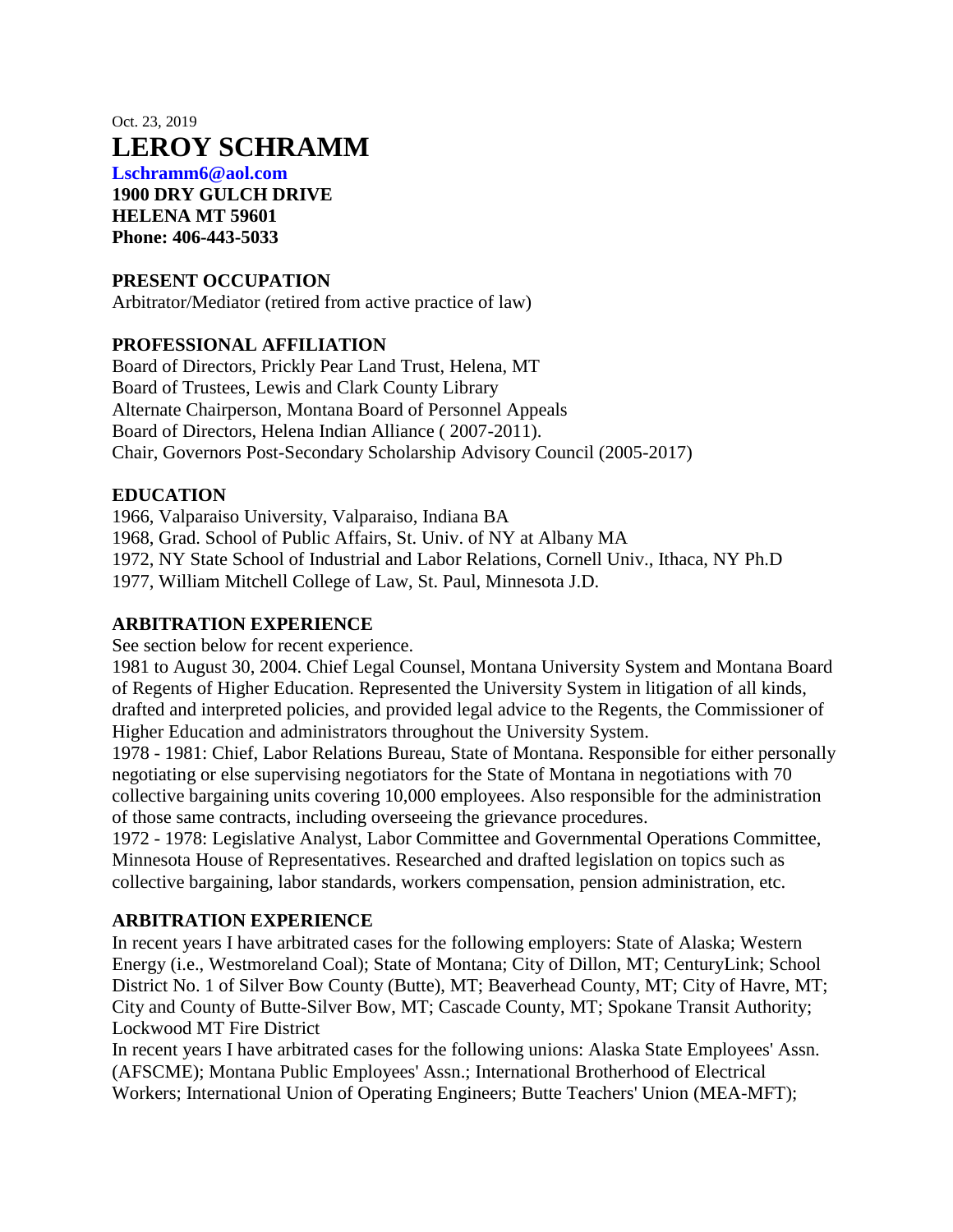International Association of Fire Fighters; Butte Police Protective Association; Cascade County Deputy Sheriff's Assn.; Amalgamated Transit Union

## **ISSUES**

Familiar with virtually any contractual issue that could come up under a collective bargaining agreement: termination, discipline, promotion, seniority, assignment etc. I also have experience dealing with statutory issues such as discrimination and wrongful discharge. Over the last 45 years in labor relations I built my reputation upon fairness and respect for the rights of both employers and employees.

### **PERMANENT PANELS**

Permanent panel chosen jointly by the State of Alaska and AFSCME. Permanent panel chosen jointly by the State of Alaska and the Masters, Mates and Pilots' Union Permanent panel chosen jointly by the State of Alaska and the Alaska Correctional Officers Association

### **ARBITRATION ROSTER(S)**

FMCS Roster of Arbitrators. Montana Board of Personnel Appeals Roster of Arbitrators. I have not sought admission to other rosters because I wish to limit my workload.

### **PUBLISHED CASES**

I have not generally submitted my cases for publication because I have plenty of work and therefore I see no need to publicize my cases. Also, many of my cases involve public employee discipline and discharge cases where public disclosure of a decision is limited by state law privacy rights. I will provide redacted decisions upon request.

#### **SIGNIFICANT PUBLICATIONS**

"Mont. Employment Law & the 1987 Wrongful Discharge From Employment Act" 51 Montana. Law Review, (1990) pp. 94-125.

"The Job Rights of Strikers in the Public Sector" 31 Industrial & Labor Relations Review, (1978) pp. 322-35.

"Authorization Cards as Valid Indicators of Union Majorities" 20 Syracuse Law Review (1969) pp. 577-99.

# **PER DIEM FEE**

The fee is \$750 per day for hearing, research and preparation of an opinion and award. A hearing day is any portion of a day up to eight hours. Time for research and preparation is prorated.

#### **DOCKET FEE**

None

**CANCEL FEE** Yes, see below.

**GRIEVANCE ARBITRATION**

Same as above.